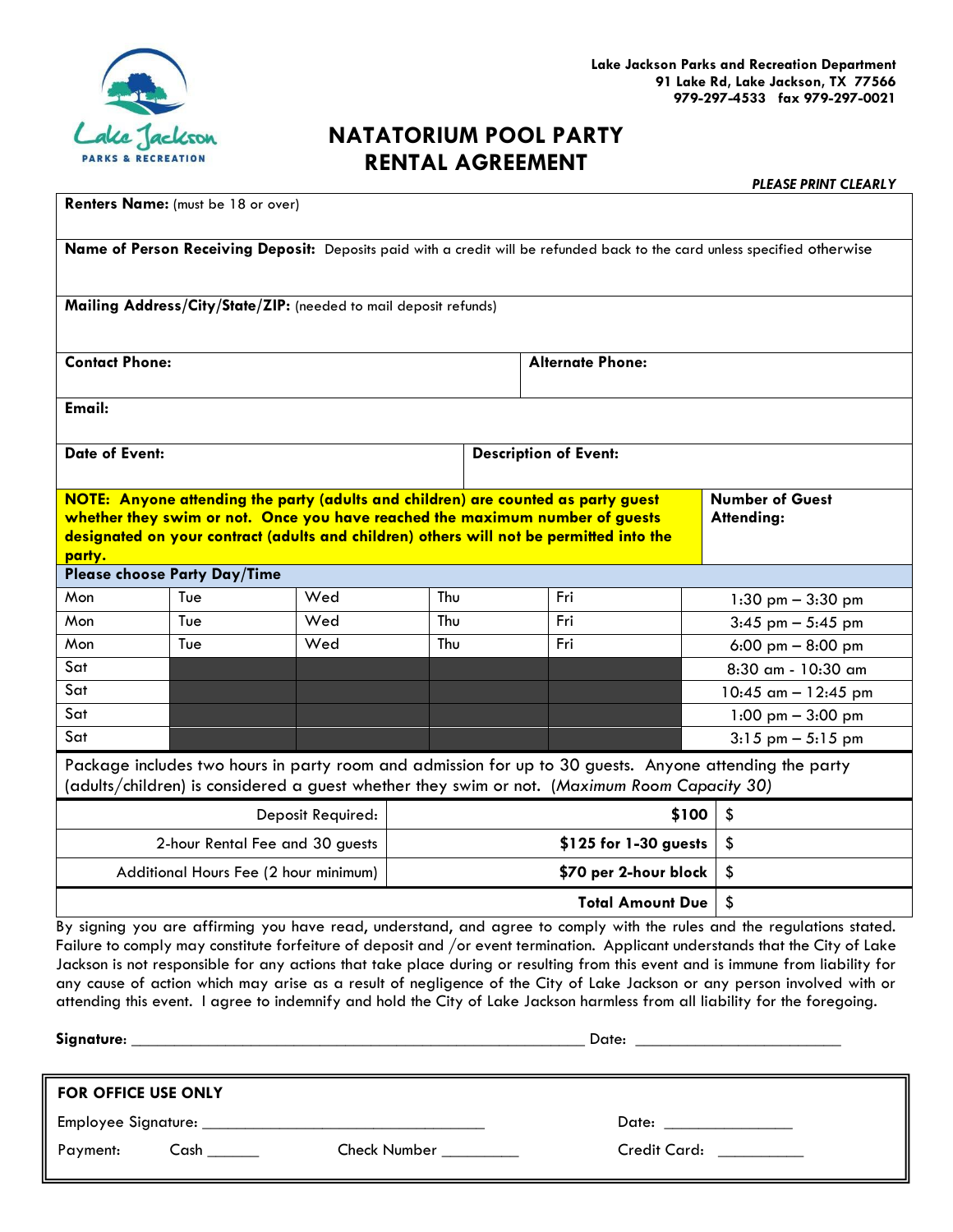## **RECREATION CENTER POOL PARTY RENTAL CHANGES**

(use this for Changes in date or adding hours after original rental)

| <b>Person Making Changes</b>                                                                           | Date /                                |                              |     |                             |                              |                                      |  |  |  |  |  |
|--------------------------------------------------------------------------------------------------------|---------------------------------------|------------------------------|-----|-----------------------------|------------------------------|--------------------------------------|--|--|--|--|--|
| <b>Reason for Change</b>                                                                               |                                       |                              |     |                             |                              |                                      |  |  |  |  |  |
|                                                                                                        |                                       |                              |     |                             |                              |                                      |  |  |  |  |  |
|                                                                                                        |                                       |                              |     |                             |                              |                                      |  |  |  |  |  |
|                                                                                                        |                                       |                              |     |                             |                              |                                      |  |  |  |  |  |
| <b>Date of Event:</b>                                                                                  |                                       | <b>Description of Event:</b> |     |                             |                              |                                      |  |  |  |  |  |
|                                                                                                        |                                       |                              |     |                             |                              |                                      |  |  |  |  |  |
| Please choose Party Day/Time                                                                           |                                       |                              |     |                             |                              |                                      |  |  |  |  |  |
| Mon                                                                                                    | Tue                                   | Wed                          | Thu |                             | Fri                          | 1:30 pm $-$ 3:30 pm                  |  |  |  |  |  |
| Mon                                                                                                    | Tue                                   | Wed                          | Thu |                             | Fri                          | $3:45$ pm $-5:45$ pm                 |  |  |  |  |  |
| Mon                                                                                                    | Tue                                   | Wed                          | Thu |                             | Fri                          | 6:00 pm $-$ 8:00 pm                  |  |  |  |  |  |
| Sat                                                                                                    |                                       |                              |     |                             |                              | 8:30 am - 10:30 am                   |  |  |  |  |  |
| Sat                                                                                                    |                                       |                              |     |                             |                              | 10:45 $\text{cm} - 12:45 \text{ pm}$ |  |  |  |  |  |
| Sat                                                                                                    |                                       |                              |     |                             |                              | 1:00 pm $-$ 3:00 pm                  |  |  |  |  |  |
| Sat                                                                                                    |                                       |                              |     |                             |                              | $3:15$ pm $-5:15$ pm                 |  |  |  |  |  |
| Package includes two hours in party room and admission for up to 30 guests. Anyone attending the party |                                       |                              |     |                             |                              |                                      |  |  |  |  |  |
| (adults/children) is considered a guest whether they swim or not. (Maximum Room Capacity 30)           |                                       |                              |     |                             |                              |                                      |  |  |  |  |  |
|                                                                                                        | <b>Administration Fee</b>             |                              |     | \$12<br>\$                  |                              |                                      |  |  |  |  |  |
|                                                                                                        | Additional Hours Fee (2 hour minimum) |                              |     | \$70 per 2-hour block<br>\$ |                              |                                      |  |  |  |  |  |
|                                                                                                        | \$<br><b>Total Amount Due</b>         |                              |     |                             |                              |                                      |  |  |  |  |  |
| <b>FOR OFFICE USE ONLY</b>                                                                             |                                       |                              |     |                             |                              |                                      |  |  |  |  |  |
|                                                                                                        |                                       |                              |     |                             |                              |                                      |  |  |  |  |  |
|                                                                                                        |                                       |                              |     |                             |                              |                                      |  |  |  |  |  |
| Cash                                                                                                   |                                       |                              |     |                             | Credit Card: The Credit Card |                                      |  |  |  |  |  |
| Check Number<br>Payment:                                                                               |                                       |                              |     |                             |                              |                                      |  |  |  |  |  |
|                                                                                                        |                                       |                              |     |                             |                              |                                      |  |  |  |  |  |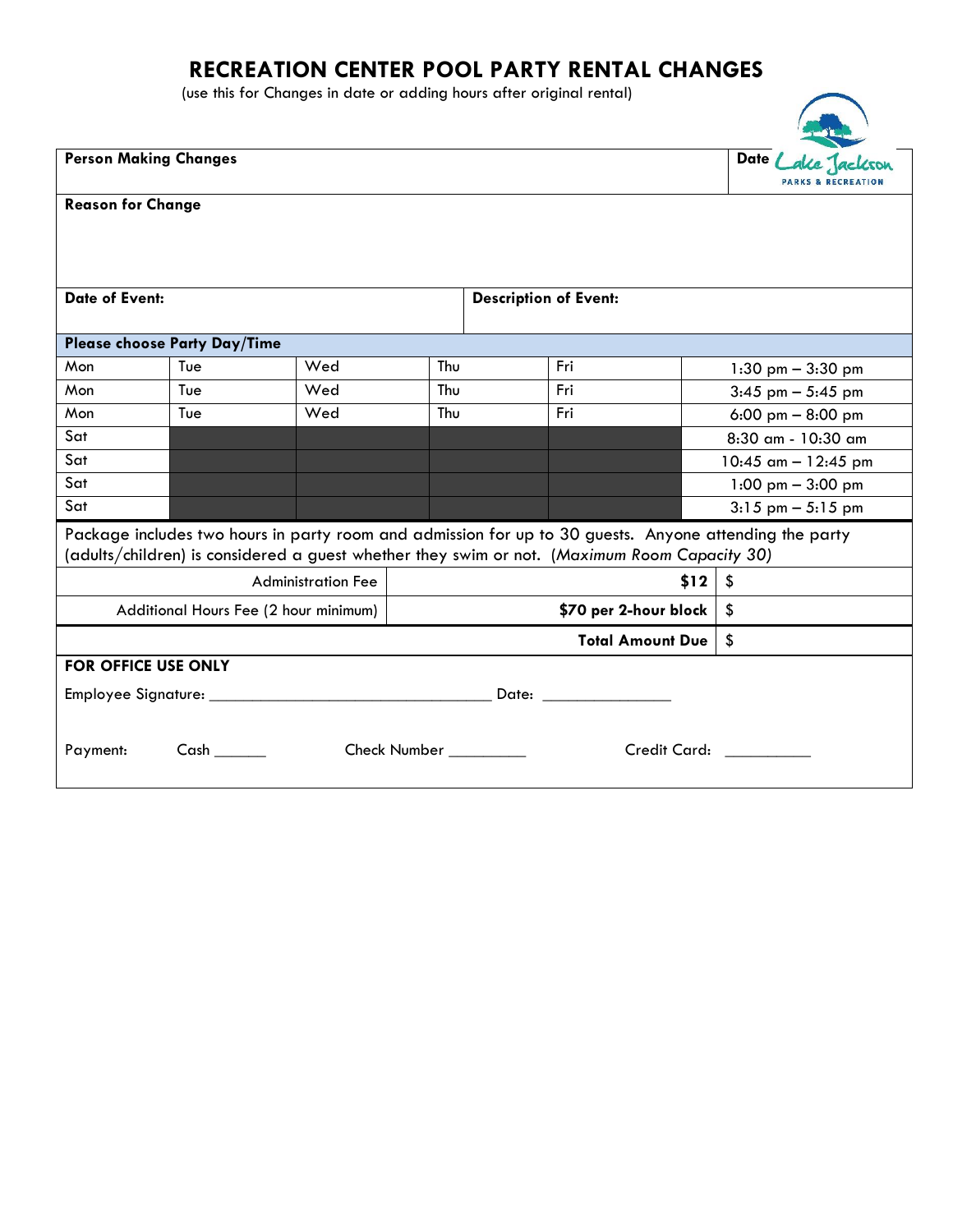### **LAKE JACKSON RECREATION CENTER POOL PARTY ROOM RENTAL RULES AND REGULATIONS**

### **Pool Room Party Package Fees** \$125 rental fee/\$100 deposit for 1-30 guests

- Reservations must be made at least 14 days in advance.
- Includes 2 hours in Party room with tables and chairs standard set-up.
- May purchase an additional 2-hour time block for \$70 (2-hour blocks only)
- All applicable fees must be paid in full, and a facility rental agreement must be completed before reservation will be made.
- Anyone attending the party (adults and children) are counted as party guest whether they swim or not. Once you have reached the maximum number of guests designated on your contract (adults and children) others will not be permitted into the party.
- Individuals who are eligible for a refund will receive their deposit in the mail if paid by check/cash or refunded back to their credit card within three to four weeks after their reservation.

#### **Set-up/Clean-up:**

- 1. Reservation time includes set up and clean up and no extension of time will be allowed. Renters will be charged \$50 for every 15 minutes they are occupying the rental space beyond the contracted schedule end time.
- 2. The facility must be cleaned and returned to its original condition by picking up litter in and around the facility, cleaning tables/chairs, mopping the floors (if applicable), and emptying all trash cans into the provided dumpster early enough to cleanup and be out of the facility on time.
- 3. Pool Party Room Decorations may not be nailed, pin, taped, or fasten to the walls or ceiling and may not use any glitter or confetti. Decorations are not allowed outside of the Pool Party Room.
- 4. Food and drinks must be kept in the Pool Party Room. ABSOLUTLY no food or drinks may be taken into the Natatorium or swimming pool.

#### **Rental Rules:**

- 5. All party guests will be required to check-in with the front desk, sign-in and get a party wrist band. All party guests must enter through the front entrance of the Recreation Center, Wrists bands may not be removed until you leave the facility.
- 6. All Party guests are required to stay in the party area or natatorium and may not roam about the facility, play in the gym, weight room etc.
- 7. The renter is responsible for all actions of their guests and will be held responsible for any complaints, damage or rule or law violation that may occur. Failure to abide by the rules will result in forfeiture of your deposit and termination of your event. In addition, if the Lake Jackson Police Department is required to respond to your event due to a complaint, damage or rule or law violation, ALL deposits will be forfeited.
- 8. All children six (6) years of age and under must have a parent/guardian 18 years of age or older within arm's reach of them anywhere in the facility. This includes but is not limited to, the pool area, locker rooms, restrooms, and hallways. Adults will be required to enter the pools with the child. (Each child and parent or guardian must wear a wrist band given by the Recreation Center staff).
- 9. Children ages seven (7) to nine (9) must have a parent or guardian 18 years or older in the pool facility at all times.
- 10. Proper swimwear must be worn, no makeshift bathing suits (athletic shorts, cut-offs etc.). Shirts are allowed as long as they are covering a swimsuit. (For examples of proper swim wear ask our front desk staff)
- 11. Swim diapers are required, regular diapers are prohibited in the pool.